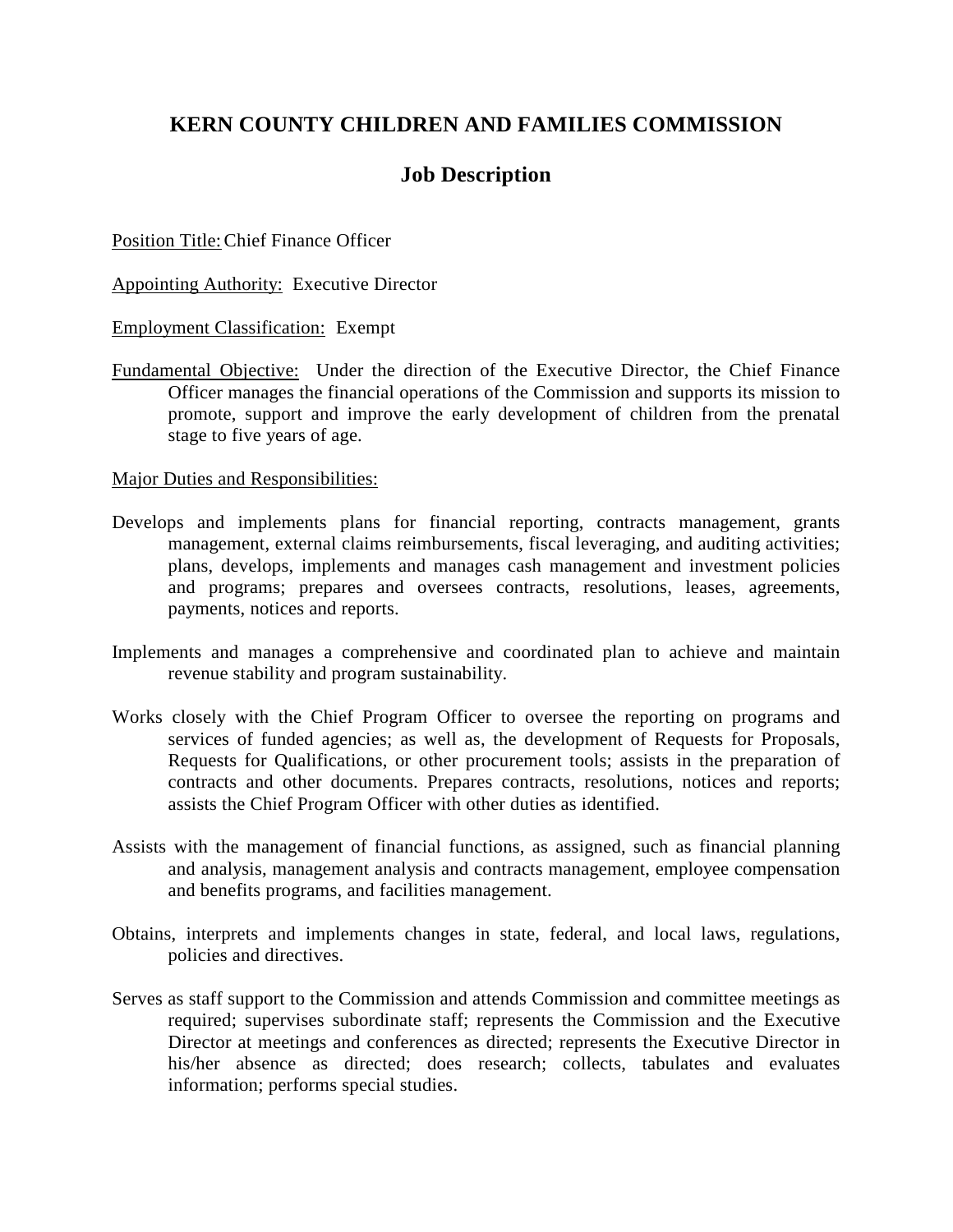Assists in maintaining cooperative relationships with community organizations, educational institutions, health care providers, childcare providers, social service agencies and others; prepares and makes presentations to the public and associated agencies to communicate program objectives and activities.

Performs other duties as assigned.

#### Minimum Qualifications:

- Masters Degree from an accredited college or university in Public or Business Administration, Accounting, Finance or related field and 3 years of experience performing tasks involving budget preparation, financial analysis, evaluation and reporting systems, or closely related work. Substantial subject matter knowledge demonstrated by experience in financial management, in addition to a Bachelors degree, may be substituted for the Masters degree.
- Must have a valid California driver's license, acceptable DMV printout, and adequate car insurance coverage.

#### Special Requirements:

Ability to work flexible work schedule depending on assignments and to travel within and outside the County to attend meetings and conferences.

### Knowledge of:

- California Children and Families First Act of 1998 (Proposition 10) and local implementing legislation and ordinances.
- Preparation and administration of budgets, grants and contracts; effective business writing; state, county and community political and policy-making processes; effective communication and public presentation methods and skills.
- Principles, theories and practice of public finance; governmental accounting and budgeting; principles and practices of supervision and training, statistical and research methods; financial reporting.
- Development and implementation of appropriate systems for accounts, records, forms and procedures; analysis and verification of financial records and documents;